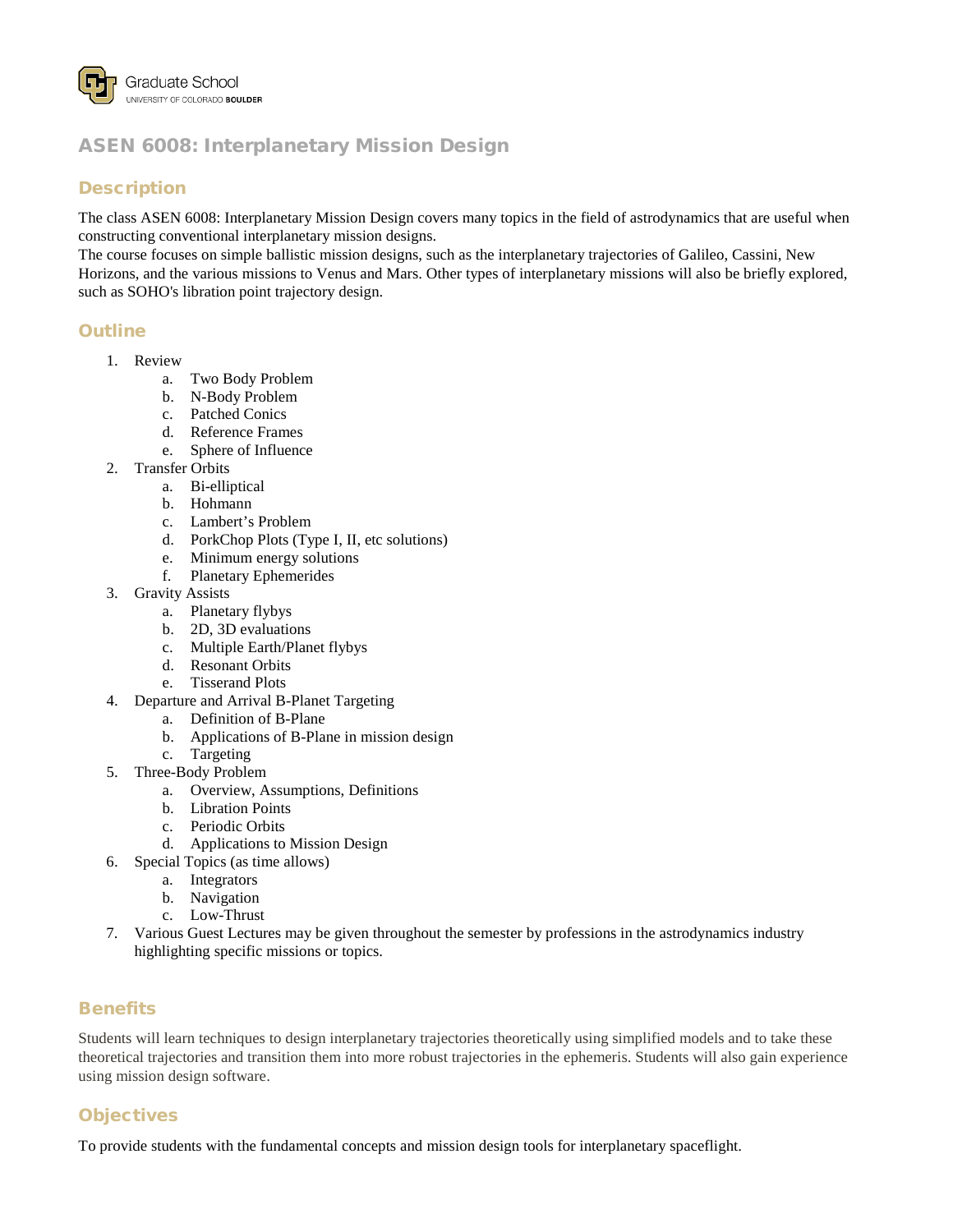### **Prerequisites**

Courses: ASEN 5050 or equivalent, or the instructor's consent. Material: We expect you to know the following (or to learn about these very quickly): Particle dynamics and orbital mechanics, Keplerian orbital elements, Conic orbits.

Familiarity with computer programming Matlab, Python, C, Java, whatever

Access to GMAT software. This can be through a lab on campus, or GMAT can be downloaded to personal computers.

#### **Textbooks**

There are no required textbooks for this class. However, these are some suggested texts that are good additions to an astrodynamicist's library:

**Vallado,** *Fundamentals of Astrodynamics and Applications*. We will probably reference this frequently.

Bate, Roger R., D.D. Mueller, and J.E. White, *Fundamentals of Astrodynamics*, New Dover Publications, New York, 1971.

Brown, Charles D., *Spacecraft Mission Design*, AIAA Education Series, Reston, VA, 1998.

Curtis, H., *Orbital Mechanics for Engineering Students*, Elsevier, Butlington, MA., 2005.

Danby, J.M.A., *Fundamentals of Celestial Mechanics*, 2nd Edition, Willmann-Bell, Inc., Richmond, Virginia, 1992.

Gurzadyan, G.A., *Theory of Interplanetary Flights*, CRC Press, London, 1996.

Meuss, J., *Astronomical Algorithms*, Willmann-Bell, Inc., 1991.

Murray, C.D. and S.F. Dermott, *Solar System Dynamics*, Cambridge University Press, 1999.

Prussing, J. and B. Conway, *Orbital Mechanics*, Oxford University Press, 1993.

Szebehely, V., *Theory of Orbits: The Restricted Problem of Three Bodies*, Academic Press, New York, 1967.

#### Hardware & Software

Coding software of choice (MATLAB, C, Python, etc). GMAT software.

### Grading Policy

Homework: 30%

• There are typically 9 assignments in the class.

Labs: 30%

• There are typically 6 labs and 1 midterm project. The midterm project is weighted as 2 labs. Final Project: 40%

• There are several separate submissions for the final project. Due dates and point values will be clearly denoted on the assignment. The Final Project will be announced in March.

There are no exams in this class and there are no dropped assignments. If you don't submit an assignment, it is counted as a zero.

Late Policy

- If it's turned in 1-6 days late: 10% off
- After 1 week, 10% deduction per day
- If it's turned in 8 days late: 20% off, etc.

We'll grant exceptions for good reasons of course! Please do your best to notify us IN ADVANCE if you will be turning something in late (Conference, travel, etc)

.